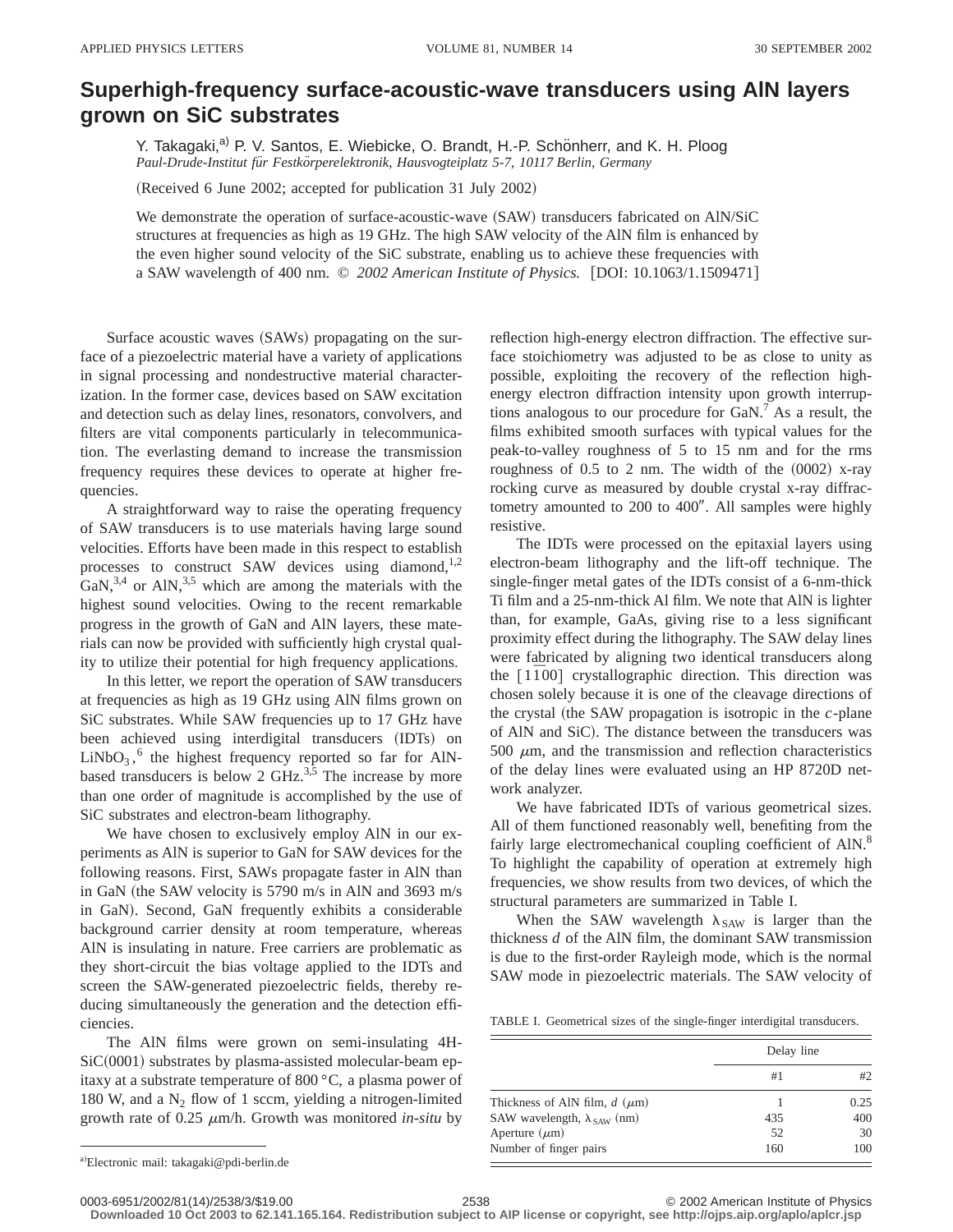

FIG. 1. (a) Transmission and (b) reflection characteristics of delay line #1. The resonances labeled  $R_2$  and  $R_3$  are associated with the second- and third-order Rayleigh modes, respectively.

this mode changes from that of SiC to that of AlN with decreasing  $\lambda_{SAW}$ , as the SAWs are localized in the immediate vicinity of the surface over a distance of about one wavelength. In the present materials system, the SAW velocity of the substrate  $(6832 \text{ m/s})$  is larger than that of the epitaxial film. The acoustic waves are thus reflected from the fastvelocity substrate. Under this circumstance, higher-order Rayleigh modes emerge when  $\lambda_{SAW}$  is reduced to be smaller than *d*. The higher-order Rayleigh modes can be regarded as the higher-order ''transverse modes'' in the AlN waveguide.<sup>9,10</sup>

In Figs. 1(a) and 1(b), we show, respectively, the transmission and reflection amplitude in delay line #1, which was defined on a  $1-\mu$ m-thick AlN film. Two clear resonances are observed in both spectra. As  $\lambda_{SAW}$  (=435 nm)  $\le d$ , the transmission resonances at 15.03 and 16.24 GHz turn out to be mediated by the second-order  $(R_2)$  and third-order  $(R_3)$ Rayleigh modes, respectively.

To confirm this assignment of the SAW modes, we have carried out numerical simulations of the SAW propagation in AlN/SiC structures. The parameters used for the calculation are given in Table II. For the experimental condition of  $\lambda_{SAW}/d$ =0.435, the velocities of the R<sub>2</sub> and R<sub>3</sub> modes are determined to be 6494 and 7101 m/s, respectively. These theoretical values are in good agreement with the experimental values of 6534 and 7060 m/s. We emphasize that these velocities are even larger than the SAW velocity of SiC. The SAW velocities increase with increasing order of the Rayleigh mode. (The SAW velocity of the first-order  $(R_1)$  Rayleigh mode when  $\lambda_{SAW} / d = 0.435$  is estimated to be 5791 m/s.! Thus, higher-order Rayleigh modes are advantageous for high-frequency IDTs.

Delay line #2 was prepared on a 250-nm-thick AlN film. The transmission characteristic of this device is displayed in Fig.  $2(a)$ . The transmission resonance at the frequency of

TABLE II. Mass density  $\rho$  (in unit of kg/m<sup>3</sup>) and elastic constants  $c_{ii}$  (in units of  $10^{12}$  N/m<sup>2</sup>) used for the calculations.

|            | ρ    | $c_{11}$ | $c_{12}$ | $c_{13}$ | $C_{33}$ | $c_{44}$ | $c_{66}$       |
|------------|------|----------|----------|----------|----------|----------|----------------|
| AlN        | 3230 | 0.41     | 0.14     | 0.1      | 0.39     | 0.17     | $0.12$ $0.135$ |
| <b>SiC</b> | 3211 | 0.507    | 0.108    | 0.0558   | 0.547    |          | 0.1995         |



FIG. 2. (a) Transmission and (b) reflection characteristics of delay line #2. The resonance labeled  $R_2$  is associated with the second-order Rayleigh mode. The transmission peak labeled B originates from the scattering of acoustic waves from the sample edge. The curves in (b) are vertically offset for clarity.

18.65 GHz is due to the  $R_2$  Rayleigh mode. The calculated velocity of the R<sub>1</sub> mode is 5998 m/s when  $\lambda_{SAW}/d=1.6$ . Examining the transmission properties for various values of  $\lambda_{SAW}$ , we have found that, on the one hand, the transmission amplitude associated with the R<sub>1</sub> mode for  $d=250$  nm is below the detection limit ( $\sim$  -100 dB) when  $\lambda_{SAW}$  is smaller than 700 nm. On the other hand, the  $R_2$  mode becomes sufficiently strong to be detected only when  $\lambda_{SAW}$  is as small as 400 nm. Consequently, no SAW transmission was observed when 700 nm $>\lambda_{SAW}$  > 400 nm.

The resonance frequency implies that the velocity of the  $R_2$  mode is 7456 m/s. The transverse bulk velocity of SiC with polarization parallel to the *c*-axis is predicted to be  $v_{T_1} = \sqrt{c_{44}/\rho} = 7276$  m/s. This velocity sets the upper limit for non-leaky Rayleigh modes. From the calculation, we do not expect non-leaky  $R_2$  Rayleigh mode when  $\lambda_{SAW}/d$  $=1.6$ . Nevertheless, extrapolating the numerical results for small  $\lambda_{SAW}$  yields a velocity that is in good agreement with the experimental value. The leaky nature of the mode is likely to be responsible for the large insertion loss. We thus expect the insertion loss to decrease when  $\lambda_{SAW}$  is further reduced since the velocity of  $R_2$  mode becomes smaller than  $v_{T_1}$ . However, we are at present unable to confirm this speculation, as the corresponding resonance frequencies exceed the upper limit of our measurement equipment.

The spectrum in Fig.  $2(a)$  exhibits an even stronger transmission, labeled B, at 19.5 GHz. However, unlike the Rayleigh modes, no corresponding resonance is found in the reflection spectrum, as can be seen in Fig.  $2(b)$ . To clarify this situation, we have examined the transmission properties among three identical IDTs. The impulse response of the delay line can be obtained by Fourier-transforming the transmission spectrum. The propagation time between the IDTs determined in this manner, shown in Fig.  $3(a)$ , varies in accordance with the distance of the delay line from the sample edge [the IDTs are arranged in the way illustrated in the inset of Fig.  $3(b)$ ]. This finding strongly suggests that the transmission peak B originates from reflection from the sample boundary. Curiously, the peak frequency of this mode is found to depend on the separation between the delay line and

**Downloaded 10 Oct 2003 to 62.141.165.164. Redistribution subject to AIP license or copyright, see http://ojps.aip.org/aplo/aplcr.jsp**